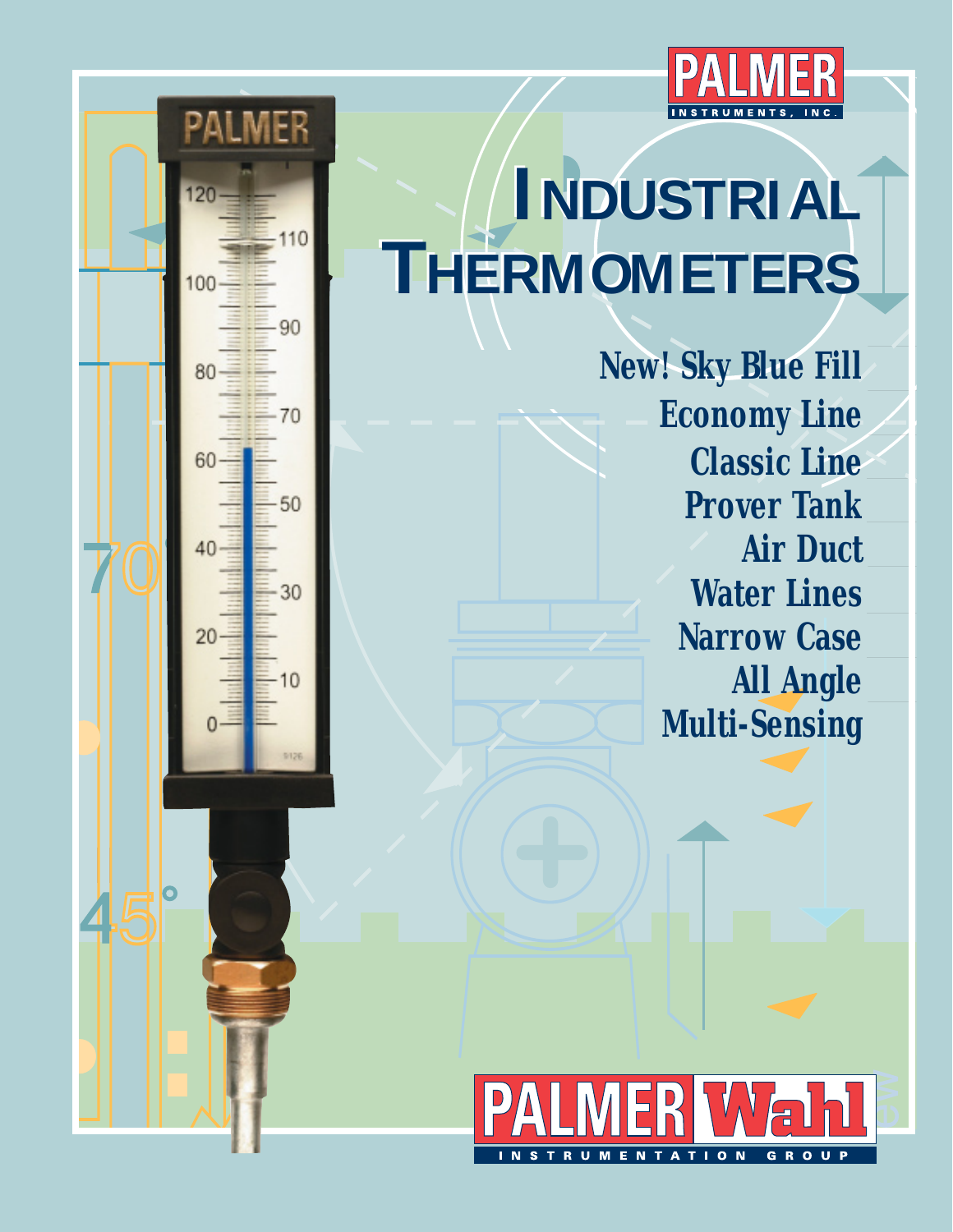## **Industrial Thermometers Economy Industrials**



Safe, Sky Blue Fill Industrial **Thermometer** 

# **Model 9AL • 9FL • 9ALSB • 9FLSB Economy Industrial Thermometers**

**• NEW "SKY BLUE" Fill (SB) Environmentally Safe Models** are filled with a non-toxic, mercury-free Blue Liquid. **SB** Models are available in 9" Cases, with either 3-1/2" or 6" Stem Lengths, Ranges up to 300°F. Optional Red Spirit Fill also available.

**• Flex Angle Adjustment:** Just two screws permit cases to be rotated 180° and stems to be positioned in 10° increments. Users can "infinitely" adjust Economy Line Industrial Thermometers to virtually any viewing angle required.

**• Easy Readability:** Standard Lens front glass tube is "Red Reading" Mercury-Filled or Sky Blue Fill. Compact, yet visible 9" (229mm) Plastic or Aluminum, or 12" (305mm) Aluminum (only) cases, fitted with a "V" shaped white aluminum scale graduated with bold black lines and numerals.

PALMER

**• Accuracy:** Economy Line Industrial Thermometers are calibrated against standards traceable to the National Institute of Standards and Technology (NIST) and are guaranteed accurate to ±1 scale division.

**• Construction:** User selection of either tough, black-finished molded high temperature Plastic Case (**9FL** Models) or extruded, black-finished Aluminum Case (**9AL** or **12AL** Models). Glass crystal, machined Brass Swivel Nut, and cast aluminum stem and seat are standard on all 3-1/2" stems.

**• Connection Assembly:** Tapered Bulb Chamber allows maximum metal-to-metal contact with matching tapered thermowell for fast response and increased accuracy. Brass Swivel Nut is industry standard 1-1/4" -18 UNEF thread.

**• Range and Stem Length Selection:** Full selection of Fahrenheit or Dual F & C Range scales available from -40 to 550°F ( -40 to 290°C). Stock stem lengths are 3.5" (89 mm), 6" (152 mm), 8" (203 mm), 9" (229 mm), and 12" (305 mm).

**• Air Duct Construction:** Air Duct Models feature a super-sensitive bare bulb protected by a 3/4" diameter perforated brass bulb guard. This design allows exposure to circulating air while still protecting the glass tube from any impact.

| <b>TEMPERATURE RANGE CODES</b>                                        |               |                     |                              |  |  |  |  |
|-----------------------------------------------------------------------|---------------|---------------------|------------------------------|--|--|--|--|
| <b>Div</b><br>Dual, °F & °C Range Codes<br><b>°F Range Codes</b>      |               |                     |                              |  |  |  |  |
| $-40/110F$                                                            | $2^{\circ}F$  | -40/110F / -40/43C  | $2^{\circ}F/2^{\circ}C$      |  |  |  |  |
| 0/120F                                                                | $1^{\circ}$ F | 0/120F / -17/49C    | 1°F/0.5°C                    |  |  |  |  |
| 0/160F                                                                | $2^{\circ}F$  | 0/160F / -17/71C    | $1^{\circ}F/0.5^{\circ}C$    |  |  |  |  |
| 20/180F                                                               | $2^{\circ}F$  | 20/180F / -6/82C    | $2^{\circ}F/1^{\circ}C$      |  |  |  |  |
| 30/240F                                                               | $2^{\circ}F$  | 30/240F / 0/115C    | $2^{\circ}$ F/1 $^{\circ}$ C |  |  |  |  |
| 30/300F                                                               | $2^{\circ}F$  | 30/300F / -11/49C   | $2^{\circ}F/1^{\circ}C$      |  |  |  |  |
| 50/400F*<br>AL only                                                   | $5^{\circ}F$  | 50/400F / 10/204C*  | $5^{\circ}F/2^{\circ}C$      |  |  |  |  |
| 100/550F*<br>AL only                                                  | $5^{\circ}$ F | 100/550F / 40/290C* | $5°$ F/2°C                   |  |  |  |  |
| $*$ Alet conditions in consideration and the code well as Direct Fill |               |                     |                              |  |  |  |  |

Not available in environmentally safe "Sky Blue" Fill

#### **BASE MODEL NUMBERS**

|                      | <b>Aluminum Case</b> |           |                 |                      | <b>Plastic Case</b> |                     |                 |                      |  |
|----------------------|----------------------|-----------|-----------------|----------------------|---------------------|---------------------|-----------------|----------------------|--|
|                      | <b>Mercury Fill</b>  |           |                 | <b>Sky Blue Fill</b> |                     | <b>Mercury Fill</b> |                 | <b>Sky Blue Fill</b> |  |
| Case Size            | 9" Scale*            | 9" Scale* | 9" Scale*       | 9" Scale*            | 9" Scale            | 9" Scale            | 9" Scale        | 9" Scale             |  |
| <b>Bulb Type</b>     | Tapered              | Air Duct  | Tapered         | Air Duct             | Tapered             | Air Duct            | Tapered         | Air Duct             |  |
| Stem Length:         |                      |           |                 |                      |                     |                     |                 |                      |  |
| $3.5^{\circ}$ (89mm) | 9AL3.5               | N/A       | <b>9ALSB3.5</b> | N/A                  | 9FL3.5              | N/A                 | <b>9FLSB3.5</b> | N/A                  |  |
| $6'$ (152mm)         | 9AL6                 | 9ALAD6    | 9ALSB6          | 9ALADSB6             | 9FL6                | 9FLAD6              | 9FLSB6          | 9FLADSB6             |  |
| $8'$ (203mm)         | 9AL <sub>8</sub>     | N/A       | 9AL8**          | N/A                  | 9FL8                | N/A                 | 9FL8**          | N/A                  |  |
| 9°(229mm)            | 9AL9                 | N/A       | 9AL9**          | N/A                  | 9FL9                | N/A                 | 9FL9**          | N/A                  |  |
| 12"<br>(305mm)       | <b>9AL12</b>         | 9ALAD12   | 9AL12**         | 9ALAD12**            | <b>9FL12</b>        | 9FLAD12             | 9FL12**         | 9FLAD12**            |  |

**\*** Optional 12" Aluminum Case available. \*\* Available in Red Spirit Fill only, add Code "**RS**" to Model Number

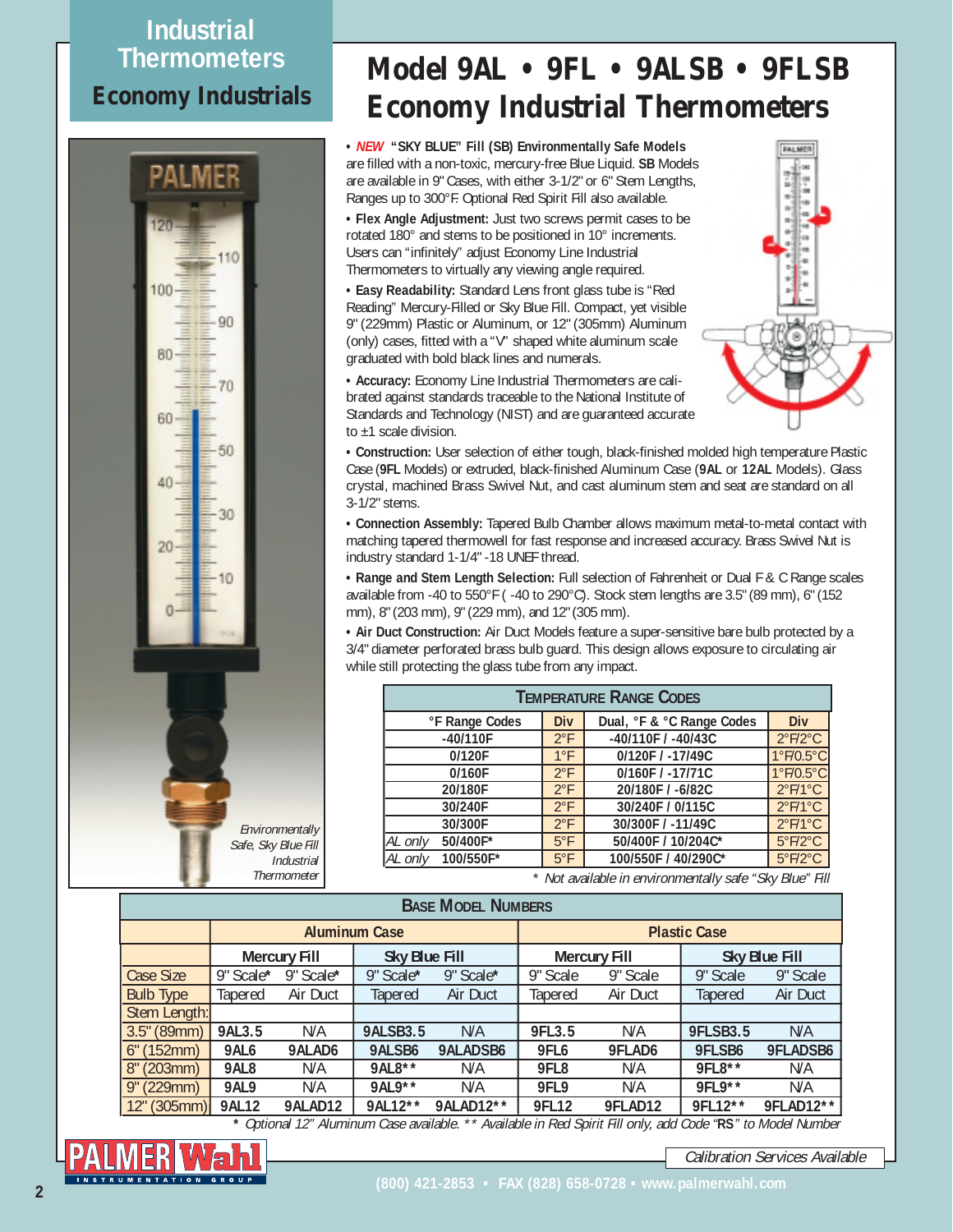## **Model 9AL • 9FL • 9ALSB • 9FLSB**

|                      | <b>SPECIFICATIONS</b>                                                 |
|----------------------|-----------------------------------------------------------------------|
| Form                 | All Angle Adjustable                                                  |
| Case                 | Painted Aluminum (AL) or molded Plastic (FL)                          |
| Case Size            | 9" (220mm) Plastic or Aluminum Case, optional 7" and 12" available    |
| <b>Stem Material</b> | Standard cast Aluminum Stem and Seat                                  |
| <b>Stem Length</b>   | Listed in "Base Model" table, pg 2                                    |
| Ranges               | Listed in "Range" table, pg 2                                         |
| <b>Bulb</b>          | Choice of tapered Bulb Chamber or perforated Air Duct design          |
| Fitting              | 1-1/4" - 18 UNEF machined Brass Swivel Nut                            |
| <b>Scale Face</b>    | High visibility V-shaped painted white aluminum scale, black markings |
| Glass Tube           | "Red Reading" Mercury Fill, Sky Blue Fill, Red Spirit Fill optional   |
| Crystal              | Glass Crystal Standard                                                |
| Accuracy             | Accurate to $\pm 1$ scale division                                    |
| Calibration          | Calibrated to NIST traceable standards                                |
| Warranty             | One year limited warranty                                             |

#### **OPTION CODES**

| <b>Options Description</b>          | How to Order                                  |
|-------------------------------------|-----------------------------------------------|
| 7" (178 mm) Case                    | Substitute "7" in place of "9" inch Scale in  |
| (Sky Blue not available)            | Base Model No. Table                          |
| 12" (305 mm) Case                   | Substitute "12" in place of "9" inch Scale in |
| (Sky Blue not available)            | Base Model No. Table                          |
| Brass Stem and Seat                 | Option code "B"                               |
| Plastic Crystal                     | Option code "PC"                              |
| Red Spirit Fill (300°F/150°C limit) | Option code "RS"                              |
| Stainless Steel Stem/Seat material  | Option code "S"                               |
| Adjustable, Tilting Air Duct Flange | Order Part No. "58" as a separate item        |
| <b>Flanged Union Connection</b>     | Order Part No. 1140-9 or 1141-9, see p.6      |

|                             | Base Model No.                                        | Temp. Range                            | <b>Option Code</b>            |
|-----------------------------|-------------------------------------------------------|----------------------------------------|-------------------------------|
| <b>ISample Model Number</b> | 9FLAD6                                                | 30/240F & C                            |                               |
| Sample Description          | 9" Case<br><b>Plastic Case</b><br>Air Duct<br>6" Stem | 30/240°F & 0/114°C<br>Dual Scale Range | <b>Brass Stem</b><br>and Seat |

| (UN) DIUC TIUL AVAIIANIC)<br>DASC INIUNCI INU. TANIC |                 |                                           |                                                                                                                 |                                          |                  |               |                                                                      |                                          |
|------------------------------------------------------|-----------------|-------------------------------------------|-----------------------------------------------------------------------------------------------------------------|------------------------------------------|------------------|---------------|----------------------------------------------------------------------|------------------------------------------|
| Option code "B"<br><b>Brass Stem and Seat</b>        |                 |                                           |                                                                                                                 |                                          |                  |               |                                                                      |                                          |
| Plastic Crystal<br>Option code "PC"                  |                 |                                           |                                                                                                                 |                                          |                  |               |                                                                      |                                          |
| Red Spirit Fill (300°F/150°C limit)                  |                 |                                           | Option code "RS"                                                                                                |                                          |                  |               |                                                                      | Tapered $-$                              |
| Stainless Steel Stem/Seat material                   |                 |                                           | Option code "S"                                                                                                 |                                          |                  |               |                                                                      |                                          |
| Adjustable, Tilting Air Duct Flange                  |                 |                                           |                                                                                                                 | Order Part No. "58" as a separate item   |                  |               |                                                                      |                                          |
| <b>Flanged Union Connection</b>                      |                 |                                           |                                                                                                                 | Order Part No. 1140-9 or 1141-9, see p.6 |                  |               |                                                                      |                                          |
|                                                      |                 |                                           |                                                                                                                 |                                          |                  |               |                                                                      |                                          |
|                                                      |                 |                                           | <b>Base Model No.</b>                                                                                           | Temp. Range                              |                  |               | <b>Option Code</b>                                                   |                                          |
| Sample Model Number                                  |                 |                                           | 9FLAD6                                                                                                          | 30/240F & C                              |                  |               | <sub>B</sub>                                                         |                                          |
| <b>Sample Description</b>                            |                 |                                           | 9" Case                                                                                                         | 30/240°F & 0/114°C                       |                  |               | <b>Brass Stem</b>                                                    |                                          |
|                                                      |                 |                                           | <b>Plastic Case</b>                                                                                             | Dual Scale Range                         |                  |               | and Seat                                                             |                                          |
|                                                      |                 |                                           | Air Duct<br>6" Stem                                                                                             |                                          |                  |               |                                                                      |                                          |
|                                                      |                 |                                           |                                                                                                                 |                                          |                  |               |                                                                      |                                          |
|                                                      |                 |                                           | <b>ECONOMY THERMOWELLS</b>                                                                                      |                                          |                  |               |                                                                      |                                          |
| <b>REGULAR SERIES THERMOWELLS</b>                    |                 |                                           |                                                                                                                 |                                          |                  |               | <b>LAGGING EXTENSION THERMOWELLS</b>                                 |                                          |
| Well                                                 | <b>Stem</b>     | <b>Insertion</b>                          | <b>Model</b>                                                                                                    | <b>Stem</b>                              | <b>Insertion</b> |               | Lagging                                                              | <b>Model</b>                             |
| <b>Material</b>                                      | lgth. "S"       | lgth. "U"                                 | No.                                                                                                             | lgth. "S"                                |                  | lgth. "U"     | Ext. "T"                                                             | No.                                      |
| Cast Brass                                           | 3.5"            | 2.5"                                      | 1140-203-01A                                                                                                    | 3.5"                                     |                  | 1.75"         | 1"                                                                   | 1141-203-01A                             |
| Cast Brass                                           | 6"              | 5"                                        | 1140-206-01A                                                                                                    | 6"                                       |                  | $2.5^{\circ}$ | 2.5"                                                                 | 1141-206-01A                             |
| Mach. Brass                                          | 8 <sup>n</sup>  | $\overline{7}$ "                          | 1140-208-01                                                                                                     | 8 <sup>n</sup>                           |                  | 4"            | 3 <sup>n</sup>                                                       | 1141-208-01                              |
| Mach. Brass                                          | 9"              | 8"                                        | 1140-209-01                                                                                                     | g"                                       |                  | 5"            | 3"                                                                   | 1141-209-01                              |
| Mach. Brass                                          | 12"             | 11"                                       |                                                                                                                 |                                          |                  |               |                                                                      |                                          |
|                                                      |                 |                                           | 1140-212-01                                                                                                     | 12"                                      |                  | 8"            | 3 <sup>n</sup>                                                       | 1141-212-01                              |
|                                                      |                 |                                           | For a full listing of Industrial Thermometer Thermowells and Union Connections, Please Request catalog No. 1100 |                                          |                  |               |                                                                      |                                          |
|                                                      |                 | - U insertion length -                    |                                                                                                                 |                                          |                  |               | ←T-++I ++ U insertion length -                                       |                                          |
|                                                      | $rD$ dia        | $\frac{-}{2^{1/2}}$<br>$\frac{21}{32}D$ + | $\frac{11}{16}$ dia.                                                                                            |                                          |                  |               | $\sqrt{D}$ dia $\sqrt{\frac{21}{32}}D$ $\left  \frac{21}{22}\right $ | $\sqrt{11}$                              |
|                                                      |                 |                                           | 0.437 dia                                                                                                       |                                          |                  |               |                                                                      | 0.                                       |
|                                                      |                 |                                           |                                                                                                                 |                                          |                  |               |                                                                      | Ŧ                                        |
| 8 NEF<br>HREAD<br>P NPT                              |                 | $\overline{0.180}$ taper per fit          | $\frac{3}{32}$                                                                                                  | $1\frac{1}{4}$ -18 NEF<br>THREAD         |                  | P NPT         |                                                                      | $0.180$ taper per fit<br>$-\frac{3}{32}$ |
| $\frac{5}{8}$                                        | - S stem length |                                           |                                                                                                                 | $\frac{5}{8}$                            |                  |               | - S stem length                                                      |                                          |
| <b>Calibration Services Available</b>                |                 |                                           |                                                                                                                 |                                          |                  |               |                                                                      |                                          |





# **Industrial Thermometers**

### **Economy Industrials**



Dimensions for 9" Case Models



Air Duct Stem Model with Bare Bulb

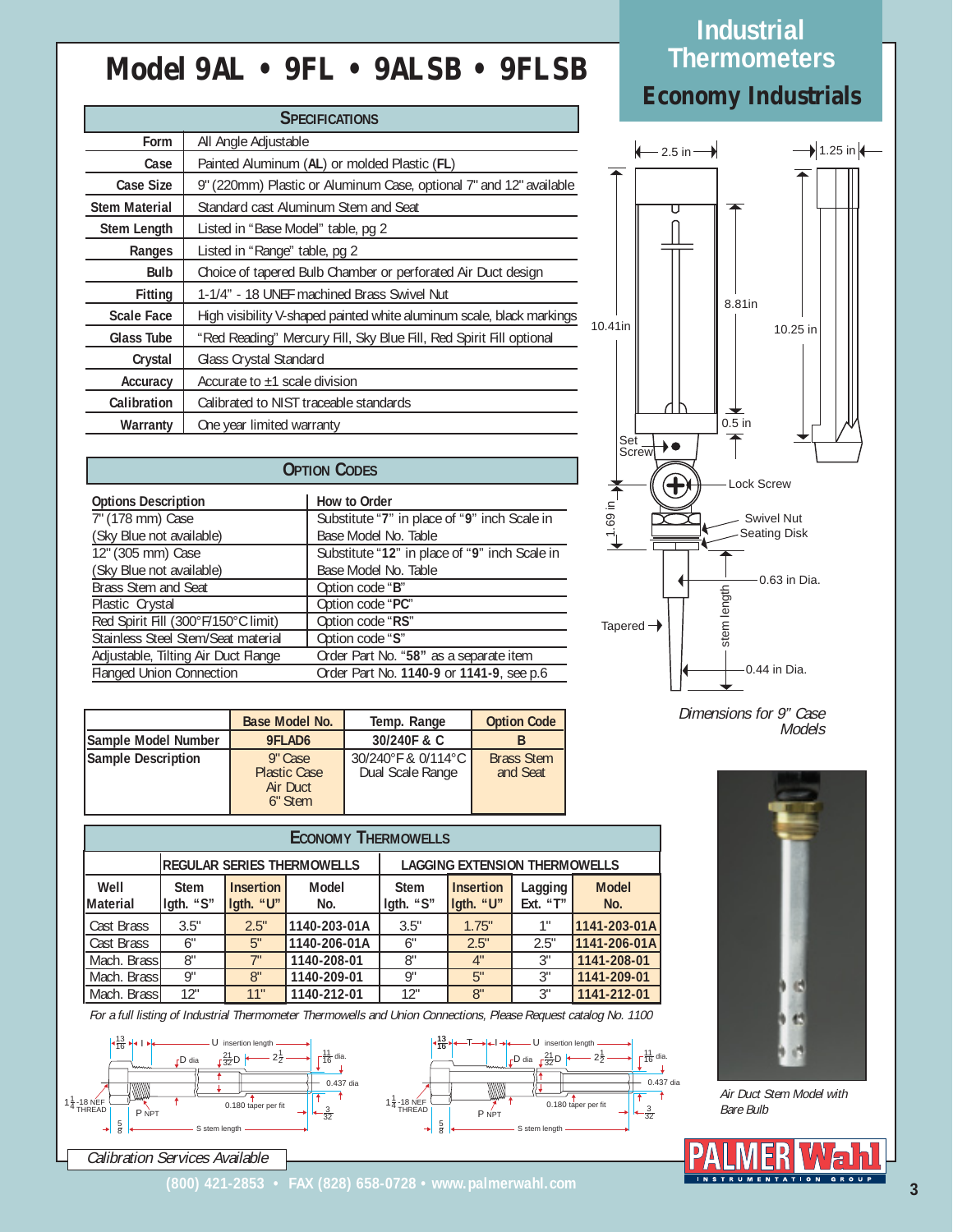## **Industrial Thermometers**

#### **Classic Industrials**

# **200 Series • 300 Series Classic Industrials**

Mercury Thermometers are the most reliable thermometers in the world. Palmer Industrial Thermometers set industry standards for accuracy, quality, and rugged operation. With looks to match their performance, these classic thermometers are designed and constructed for long-term industrial process service. For some applications requiring maximum response time using a union instead of a thermowell, specify one piece stem and bulb.

|                      | <b>SPECIFICATIONS</b>                                                                                                                                                     |  |  |  |  |  |  |
|----------------------|---------------------------------------------------------------------------------------------------------------------------------------------------------------------------|--|--|--|--|--|--|
| Case                 | Extruded "V" shaped brass with chrome finish in 9" or 12" size                                                                                                            |  |  |  |  |  |  |
| <b>Case Styles</b>   | Straight, 90° Back Angle, Left Side, Right Side, Incline, or Recline Angle                                                                                                |  |  |  |  |  |  |
| Glass Tube           | Red Reading lens glass thoroughly annealed & aged for permanent<br>accuracy. Individually calibrated.                                                                     |  |  |  |  |  |  |
| <b>Scales</b>        | Numerals and graduations are either printed on a painted metal scale, or<br>individually engraved for each glass tube. See table below.<br>Optional Dual Scales available |  |  |  |  |  |  |
| Connection           | 1-1/4" UNEF-18 Brass Swivel Nut connection is standard.<br>Stainless Steel optional                                                                                       |  |  |  |  |  |  |
| Bulb:                | Tapered design for maximum contact and heat transfer from Thermowell<br>Stem and Bulb are Stainless Steel                                                                 |  |  |  |  |  |  |
| <b>Crystal Glass</b> | Instrument Quality Glass, Plastic optional                                                                                                                                |  |  |  |  |  |  |
| Fill                 | "Red Reading" Mercury Fill Standard, Red Spirit Fill optional                                                                                                             |  |  |  |  |  |  |
| <b>Styles</b>        | Standard Case styles, Ranges and Stem Lengths are listed below<br>Contact the factory for custom models and special needs                                                 |  |  |  |  |  |  |
| Accuracy             | $\pm$ 1/2 scale division, $\pm$ 1 scale division if Red Spirit Filled.<br>Special calibration from customer-supplied set points available                                 |  |  |  |  |  |  |
| Wells & Fittings     | Palmer Industrial Thermowells are listed in Palmer Catalog PW1100                                                                                                         |  |  |  |  |  |  |



Model 209 Straight Industrial Thermometer

| <b>STANDARD RANGE CODES</b> |             |                 |                           |             |             |  |  |  |
|-----------------------------|-------------|-----------------|---------------------------|-------------|-------------|--|--|--|
|                             | g"          | 12"             |                           | g"          | 12"         |  |  |  |
| <b>CODE</b>                 | <b>CASE</b> | <b>CASE</b>     | CODE                      | <b>CASE</b> | <b>CASE</b> |  |  |  |
| $\circ$ F                   | DIV         | DIV $*$         | $^{\circ}$ C              | DIV         | <b>DIV</b>  |  |  |  |
| 0/100F                      | $1^{\circ}$ | $0.5^{\circ}$ * | $-18/40C$                 | $1^{\circ}$ | $0.5^\circ$ |  |  |  |
| 0/100F&R                    | $1^{\circ}$ | $0.5^{\circ}$ * | 0/80C                     | $1^{\circ}$ | $0.5^\circ$ |  |  |  |
| 30/180F                     | $2^{\circ}$ | $1^{\circ}$ *   | 0/115C                    | $1^{\circ}$ | $1^{\circ}$ |  |  |  |
| 30/240F                     | 2۰          | $2^{\circ}$ *   | 0/150C                    | $2^{\circ}$ | $1^{\circ}$ |  |  |  |
| 170/270F&P                  | $1^{\circ}$ | 10x             | 10/205C                   | $2^{\circ}$ | $2^{\circ}$ |  |  |  |
| 30/300F                     | 2۰          | $2^{\circ}$ *   |                           |             |             |  |  |  |
| 50/400F                     | 5°          | $2^{\circ}$ *   | * Engraved Scale Standard |             |             |  |  |  |
| 200/400F                    | つ。          | $2^{\circ}$ *   |                           |             |             |  |  |  |

| <b>OPTIONAL RANGE CODES (ENGRAVED SCALES)</b> |             |             |              |             |             |  |  |  |
|-----------------------------------------------|-------------|-------------|--------------|-------------|-------------|--|--|--|
|                                               | <b>g</b> "  | 12"         |              | <b>g</b> "  | 12"         |  |  |  |
| <b>CODE</b>                                   | <b>CASE</b> | <b>CASE</b> | <b>CODE</b>  | <b>CASE</b> | <b>CASE</b> |  |  |  |
| $\circ$ F                                     | DIV         | <b>DIV</b>  | $^{\circ}$ C | DIV         | <b>DIV</b>  |  |  |  |
| $-40/110F$                                    | $2^{\circ}$ | $1^{\circ}$ | $-40/45C$    | $1^{\circ}$ | $0.5^\circ$ |  |  |  |
| $-30/130F$                                    | $2^{\circ}$ | $1^{\circ}$ | 40/265C      | $2^{\circ}$ | $2^{\circ}$ |  |  |  |
| 0/160F                                        | $2^{\circ}$ | $1^{\circ}$ | 95/405C      | $2^{\circ}$ | $2^{\circ}$ |  |  |  |
| 170/270F                                      | $1^{\circ}$ | $1^{\circ}$ |              |             |             |  |  |  |
| 180/360F                                      | $2^{\circ}$ | $2^{\circ}$ |              |             |             |  |  |  |
| 180/360F&P                                    | $2^{\circ}$ | $1^{\circ}$ |              |             |             |  |  |  |
| 200/300F                                      | $1^{\circ}$ | $1^{\circ}$ |              |             |             |  |  |  |
| 250/400F                                      | $2^{\circ}$ | $2^{\circ}$ |              |             |             |  |  |  |
| 100/550F                                      | $5^{\circ}$ | $5^{\circ}$ |              |             |             |  |  |  |
| 150/600F                                      | $5^{\circ}$ | $5^{\circ}$ |              |             |             |  |  |  |
| 200/750F                                      | $5^{\circ}$ | $5^{\circ}$ |              |             |             |  |  |  |

| <b>BASE MODEL NUMBERS</b> |                                          |  |                                  |  |  |
|---------------------------|------------------------------------------|--|----------------------------------|--|--|
| <b>CASE STYLE</b>         | 200<br><b>SERIES</b><br><b>12" SCALE</b> |  | 300<br><b>SERIES</b><br>9" SCALE |  |  |
| Straight                  | 209                                      |  | 309                              |  |  |
| Left Side Angle*          | 268L                                     |  | 368L                             |  |  |
| Right Side Angle*         | 268R                                     |  | 368R                             |  |  |
| Back Angle 90°            | 229                                      |  | 329                              |  |  |
| Incline 30° Angle         | 249-301                                  |  | 349-301                          |  |  |
| Incline 45° Angle         | 249-45I                                  |  | 349-451                          |  |  |
| Recline 30° Angle         | 249-30R                                  |  | 349-30R                          |  |  |
| Recline 45° Angle         | 249-45R                                  |  | 349-45R                          |  |  |
| Recline 75° Angle         | 249-75R                                  |  | 349-75R                          |  |  |
| Recline 105° Angle        | 249-105R                                 |  | 349-105R                         |  |  |

\* Example to show position of Stem to Case

> Left Side **Mount**



Calibration Services Available

**(800) 421-2853 • FAX (828) 658-0728 • www.palmerwahl.com**

**4**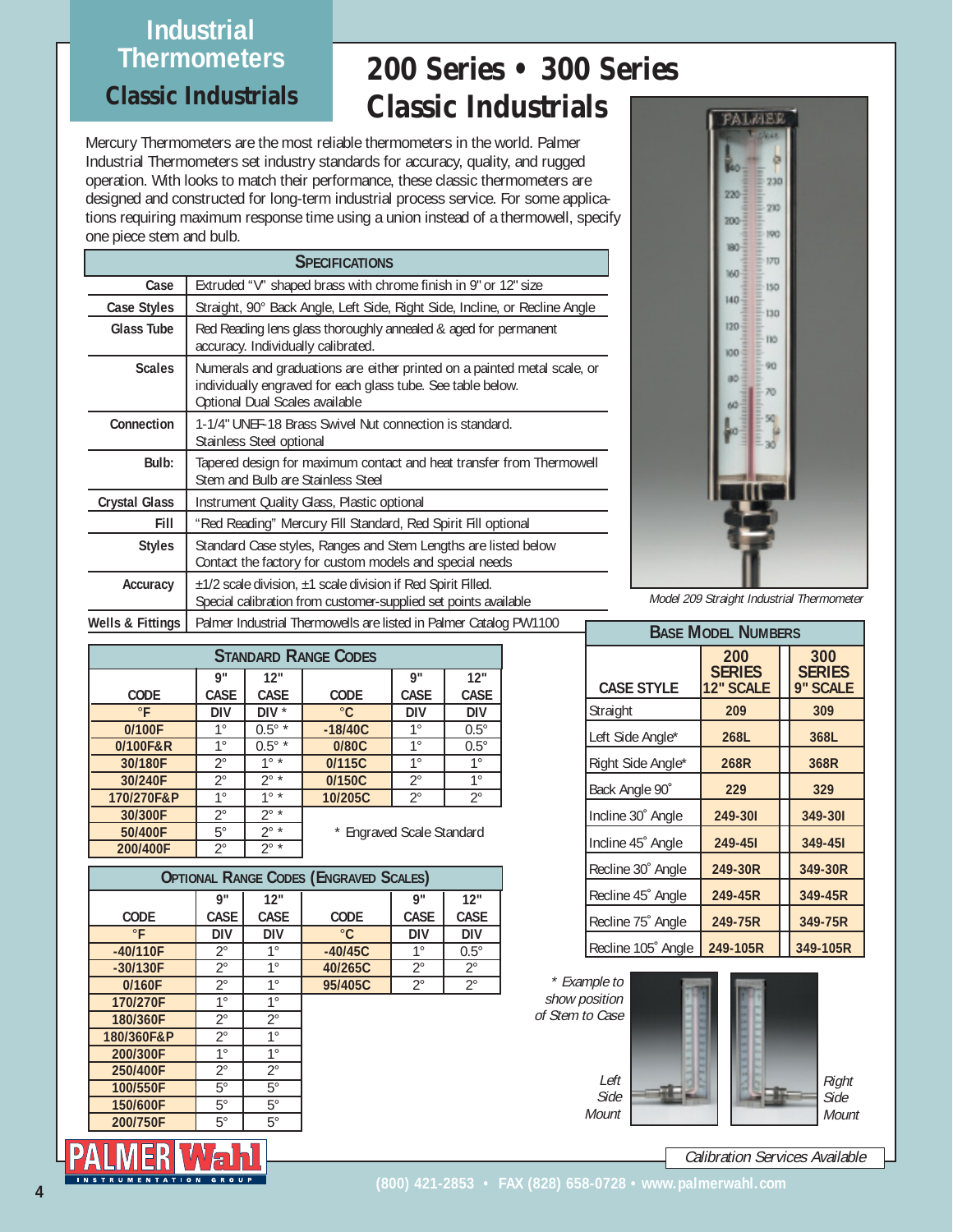

To select a thermometer, please specify the following:

- 1) Base Model Code for case size and case style from the table on page 4.
- 2) Stem Length Code from the table to the right.
- 3) Range Code from tables on page 4.
- 4) Specify any required options from the Option Codes table below.

| <b>OPTION CODES</b>              |            |                               |           |  |  |  |
|----------------------------------|------------|-------------------------------|-----------|--|--|--|
| Option<br>Code<br>Code<br>Option |            |                               |           |  |  |  |
| Case Drain Holes                 | DH.        | Dual Scale                    | <b>DS</b> |  |  |  |
| IOne-Piece Stem/Bulb             | <b>OPS</b> | Red Spirit Fill (up to 300°F) | <b>RS</b> |  |  |  |
| Special Engraved Scale           | <b>ES</b>  | 304 SS Swivel Nut             | <b>SN</b> |  |  |  |
| Plastic Crystal                  | PC.        |                               |           |  |  |  |

| Sample Model Number | 329            | 3.5    | 30/240F                               | (RS)   |
|---------------------|----------------|--------|---------------------------------------|--------|
| Sample Description  | 90° Back       |        | 3.5" Stem 30 to 240°F Red Spirit Fill |        |
|                     | Angle, 9" Case | Lenath | Range                                 | Option |



**Industrial**



| <b>STEM LENGTH CODES</b> |            |        |  |  |
|--------------------------|------------|--------|--|--|
| <b>CODE</b>              |            | LENGTH |  |  |
|                          | IN.        | МM     |  |  |
| 3.5                      | 3.5        | 89     |  |  |
| 6                        | 6          | 152.4  |  |  |
| 8                        | 8          | 203    |  |  |
| 12                       | 12         | 305    |  |  |
| 18                       | 18         | 457    |  |  |
| 24                       | 24         | 610    |  |  |
| 30                       | 30<br>762  |        |  |  |
| 36                       | 36         | 914    |  |  |
| 42                       | 1067<br>42 |        |  |  |
| 48                       | 48         | 1219   |  |  |

#### **PROVER TANK INDUSTRIAL THERMOMETERS**

**PROVER TANK 12" Base Model Numbers**

#### **Prover Tank Thermometers**

- Range: **10/ to 120°F**, (1/2° divisions)
- Over-range reservoir to 150°F
- Nickel Scale to resist gasoline vapors.
- 12" Case only

|                | FRUVER TAINN IZ DASE MUUT NUITIDELS |                |           |                   |             |                     |  |
|----------------|-------------------------------------|----------------|-----------|-------------------|-------------|---------------------|--|
| <b>Stem</b>    | Straight                            | 90° Back       | Left Side | <b>Right Side</b> | 30° Incline | $130^\circ$ Recline |  |
| Length         |                                     | Angle          | Mount     | Mount             | Mount       | <b>Mount</b>        |  |
| 3.5''          | 210P3.5                             | 210PBA3.5      | 210PLS3.5 | 210PRS3.5         | 210PI3.5    | 210PR3.5            |  |
| 6"             | 210P6                               | 210PBA6        | 210PLS6   | <b>210PRS6</b>    | 210Pl6      | 210PR6              |  |
| 8 <sup>n</sup> | 210P8                               | <b>210PBA8</b> | 210PLS8   | <b>210PRS8</b>    | 210PI8      | 210PR8              |  |
| 12"            | 210P12                              | 210PBA12       | 210PLS12  | 210PRS12          | 210PI12     | 210PR12             |  |

NOTE: Longer Stem Lengths available on request.

Add Range Code (**10/120F**) to Base Model Number above to complete a Prover Tank Model number.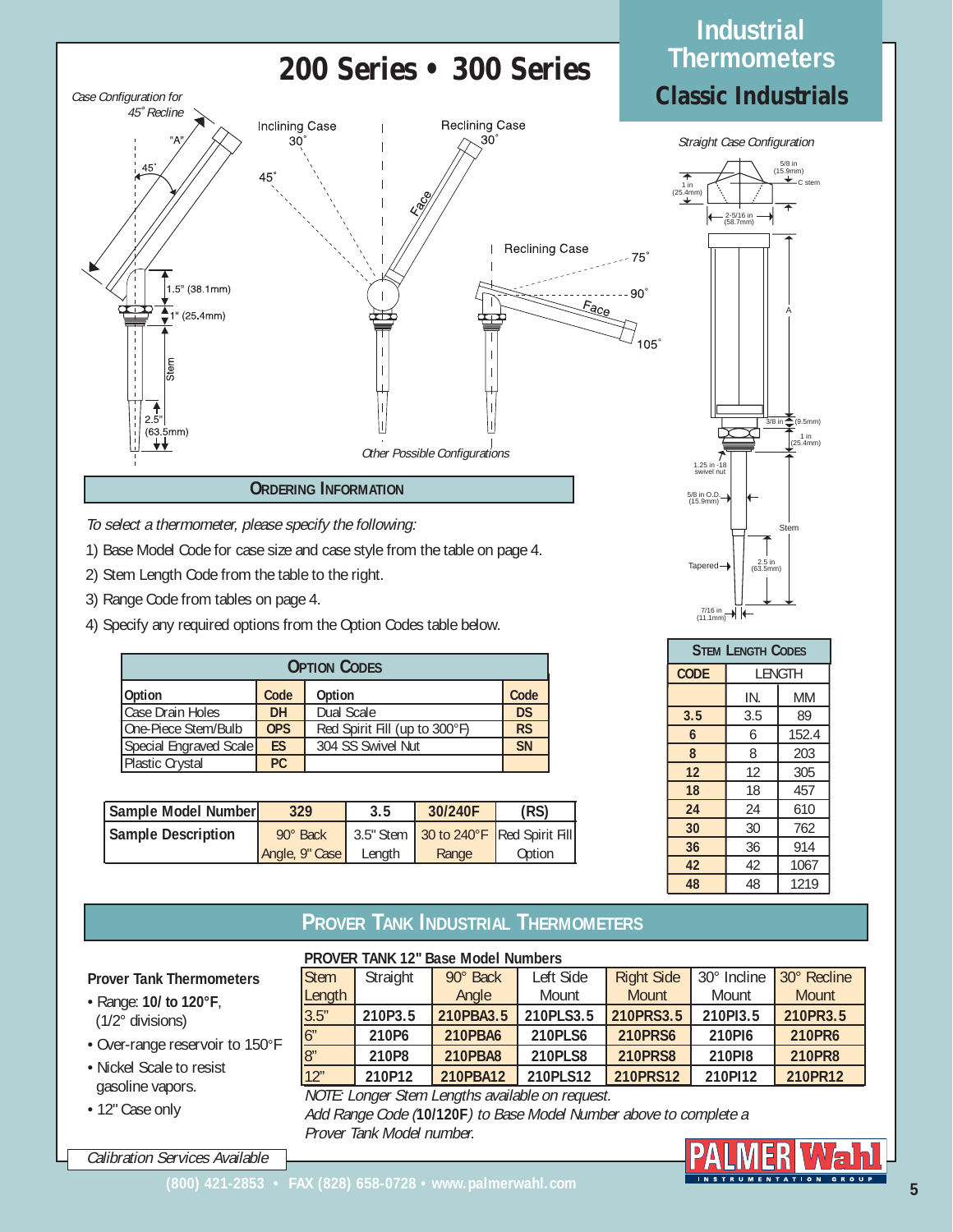## **Industrial Thermometers**

**All Angle**

# **Model 3AA • 2AA All Angle Thermometers**

Palmer All Angles are a versatile solution to many problems encountered in ordering, stocking, and replacing Industrial Thermometers. One thermometer can be "infinitely" adjusted to virtually any installation and viewing angle, greatly simplifying engineering and purchasing operations. Their versatility also aids in keeping both the inventory of "back-up" replacement thermometers and process down time at a minimum.

- **Model 3AA** 9" Long (229mm) Wide Case or **Model 2AA** 12" Long (178mm) Wide Case
- Red Reading, Mercury-Filled tubes for high visibility & accuracy, Red Spirit Fill optional
- 1-1/4"-18 UNEF Brass Swivel Nut for fast, easy installation
- Durable, rugged design for maximum versatility
- Accuracy within 1/2 scale division
- Full choice of stem lengths, temperature ranges, and options

| <b>SPECIFICATIONS</b> |                                                   |                          |  |  |  |
|-----------------------|---------------------------------------------------|--------------------------|--|--|--|
|                       | 3AA                                               | 2AA                      |  |  |  |
| Case Length           | 9"                                                | 12"                      |  |  |  |
|                       | (229mm)                                           | (305mm)                  |  |  |  |
| <b>Case Width</b>     | 2.25" (57mm)                                      | 2.25" (57mm)             |  |  |  |
| <b>Case Material</b>  | Aluminum                                          | Aluminum                 |  |  |  |
| Crystal               | <b>Instrument Glass</b>                           |                          |  |  |  |
| <b>Scales</b>         | Metal scales with black numerals & graduations    |                          |  |  |  |
|                       | on baked enamel finish                            |                          |  |  |  |
| <b>Glass Tube</b>     | Red Reading lens glass thoroughly annealed & aged |                          |  |  |  |
|                       | for permanent accuracy. Individually calibrated.  |                          |  |  |  |
|                       | Red Spirit Fill optional (up to 300°F)            |                          |  |  |  |
| <b>Swivel Nut</b>     | 1-1/4" -18 UNEF Brass*<br>1-1/4" -18 UNEF Brass*  |                          |  |  |  |
| <b>Bulb Chamber</b>   | Stainless steel, tapered                          | Stainless steel, tapered |  |  |  |
|                       | $0.437$ " (11mm)<br>$0.437$ " (11mm)              |                          |  |  |  |
| Accuracy              | Within 1/2 scale division                         |                          |  |  |  |

\* Stainless Steel optional

| <b>STEM LENGTH CODES</b> |          |     |  |  |
|--------------------------|----------|-----|--|--|
| <b>CODE</b>              | LENGTH   |     |  |  |
|                          | IN<br>МM |     |  |  |
| 3.5                      | 3.5"     | 89  |  |  |
| 6                        | 6"       | 152 |  |  |
| 8                        | 8"       | 203 |  |  |
| 12                       | 12"      | 305 |  |  |

| <b>STANDARD RANGE CODES</b> |             |           |             |  |
|-----------------------------|-------------|-----------|-------------|--|
| °F CODE                     | <b>DIV</b>  | °C CODE   | <b>DIV</b>  |  |
| $-30/130F$                  | $2^{\circ}$ | $-35/55C$ | $1^{\circ}$ |  |
| 0/100F                      | $2^{\circ}$ | $-18/40C$ | $2^{\circ}$ |  |
| 30/180F                     | $2^{\circ}$ | 0/80C     | $2^{\circ}$ |  |
| 30/240F                     | $2^{\circ}$ | 0/115C    | $1^{\circ}$ |  |
| 30/300F                     | $2^{\circ}$ | 0/150C    | $2^{\circ}$ |  |
| 50/400F                     | 5°          | 10/205C   | $2^{\circ}$ |  |



Model 3AA All Angle

#### **THERMOWELLS AND FITTINGS**

• For Tapered Bulbs (3AA) use 1140 Series Thermowells and Fittings

For a complete listing of Palmer Thermowells and Fittings, request Catalog PW1100.

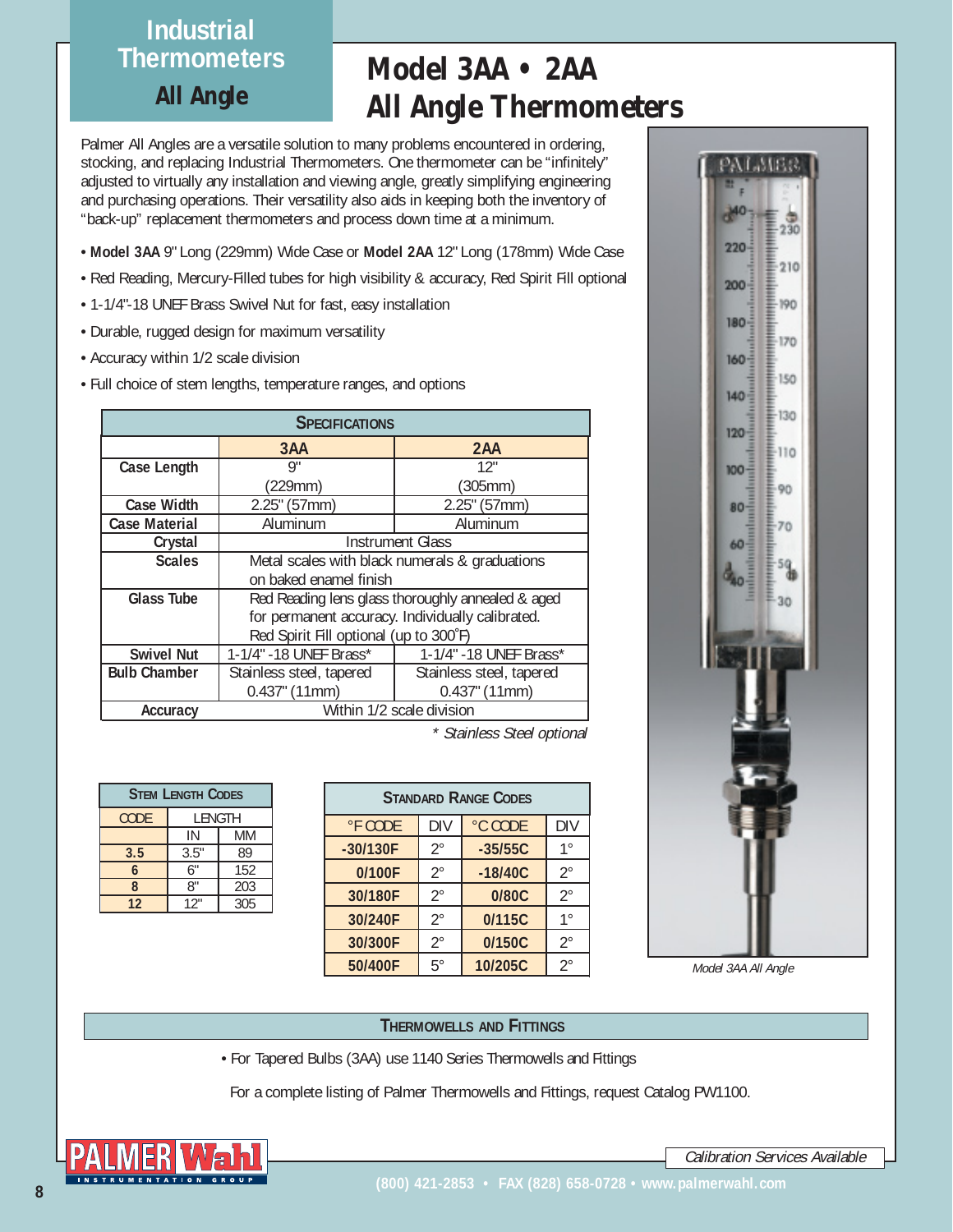

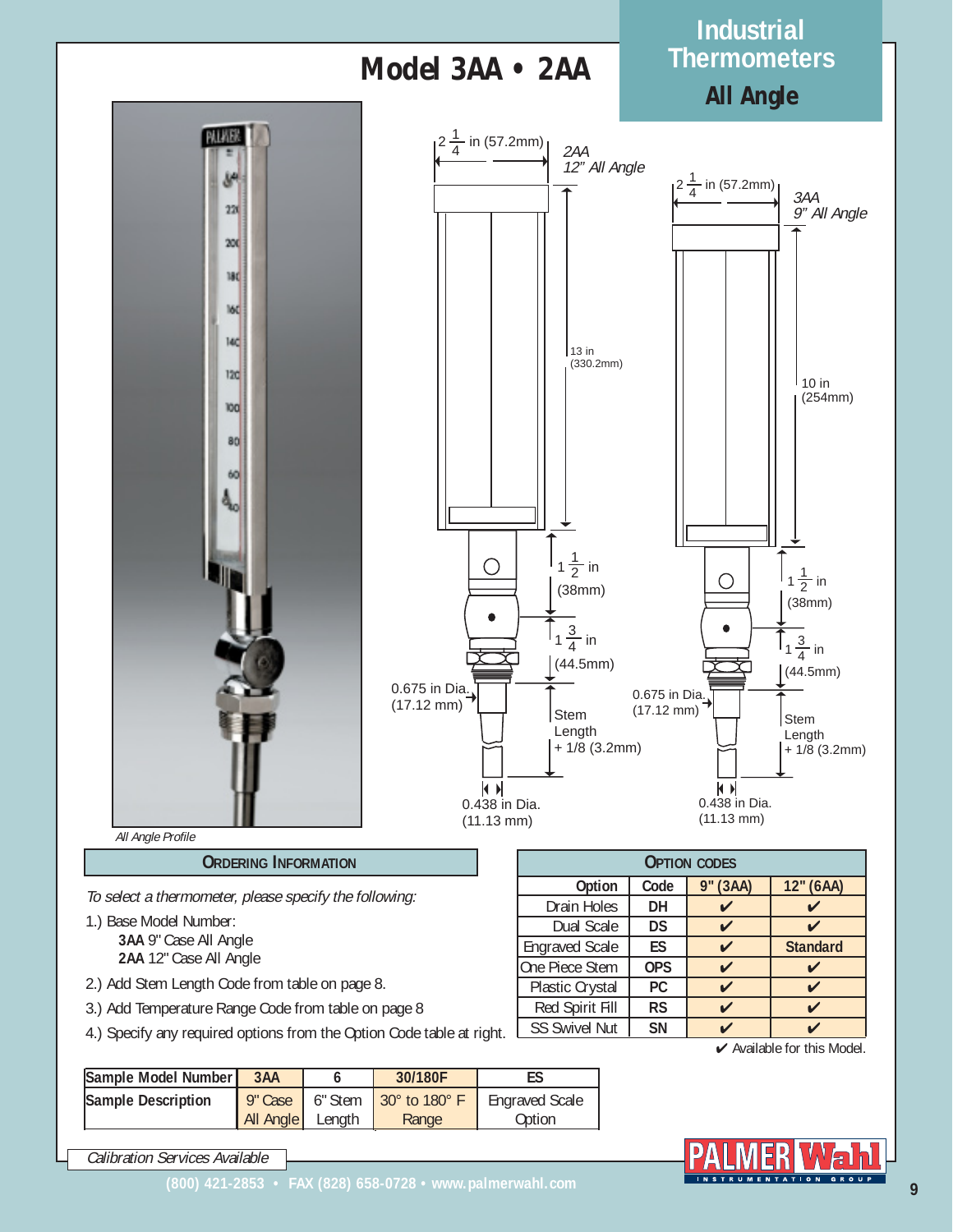## **Industrial Thermometers Multi-Sensing**

## **Multi-Sensing Industrial Thermometers**

Palmer Multi-Sensing Industrial Thermometers easily integrate into computerized monitoring and control systems while retaining analog instrumentation reliability as an important backup reference. Multi-Sensing Industrial Thermometers also have the advantage of retrofitting electronic sensors into existing wells without additional electrical or mechanical connections. Now available with Wahl Thermocouple or RTD Sensors, matching Meters, Calibrators, and Accessories for a total Multi-Sensing Thermometer package.

- **Durable and Accurate:** Liquid-in-glass Industrial Thermometer with One or Two Electronic Temperature Sensors and Output connections.
- **9" or 12" Case Sizes:** Full selection of Case Angle styles.
- **Swivel Nut Connection:** 1/4" -18 UNEF Brass Swivel Nut Connection (Stainless Steel option).
- **Individually Calibrated:** Metal scales are individually calibrated to annealed and aged glass tubes for long term accuracy and reliability.
- 

RTD Meter Connection (option **M**) on back of Industrial to Wahl 392M

- **Maximum Metal to Metal Heat Transfer:** Tapered Bulb design for maximum metal to metal heat transfer with resulting accuracy and speed of response.
- **Sensors:** Available with One or Two RTD or Thermocouple Electronic Sensors
- **Select:** 2, 3, 4-Wire, 385 DIN Pt100 RTD, or Type J or K Thermocouple.

Other Sensor types available on request.



Close-up of Terminal Block with 1/2" Conduit Connector (option **T**).



Terminal block with 1/2" diameter Conduit Connector. One or Two Electronic Sensor/Output Connections can be specified.

| <b>WAHL METER SPECIFICATIONS</b>           |                                                                                   |                                                                         |                                                          |                                                          |                                                                                       |                                              |  |
|--------------------------------------------|-----------------------------------------------------------------------------------|-------------------------------------------------------------------------|----------------------------------------------------------|----------------------------------------------------------|---------------------------------------------------------------------------------------|----------------------------------------------|--|
|                                            |                                                                                   | <b>RTD Meter</b>                                                        |                                                          | <b>Type K Thermocouple Meters</b>                        |                                                                                       |                                              |  |
| <b>Model Numbers</b>                       | 392EF $(°F)$<br>392EC (°C)<br>392ED (°F & °C)                                     | $392MF$ ( $\degree$ F)<br>392MC (°C)<br>392MD (°F & °C)                 | 2500M (°F)<br>1370M (°C)<br>N/A                          | 2500MVX (°F)<br>1370MVX (°C)<br>N/A                      | TM-410<br>$(^{\circ}F$ & $^{\circ}C)$                                                 | <b>TM-500</b><br>$(^{\circ}F$ & $^{\circ}C)$ |  |
| Range                                      | -290 to 1450°F<br>$-180$ to $788^{\circ}$ C                                       | $-60$ to $752^{\circ}F$<br>$-51$ to $400^{\circ}$ C                     | $-100$ to 2500 $\degree$ F<br>$-70$ to 1370 $^{\circ}$ C | $-100$ to 2500 $\degree$ F<br>$-70$ to 1370 $^{\circ}$ C | -40 to 1999°F<br>$-40$ to $1092^{\circ}$ C                                            | -328/2498°F<br>$-200/1370^{\circ}$ C         |  |
| <b>Display Type</b>                        | LED                                                                               | <b>LED</b>                                                              | LED                                                      | <b>LCD</b>                                               | <b>LCD</b>                                                                            | <b>LCD</b>                                   |  |
| <b>Power Source</b>                        | 6.25V Rechg.<br>battery pack                                                      | 6.25V Rechq.<br>battery pack                                            | 6.25V Rechg.<br>battery pack                             | one 9V.<br>battery                                       | three AAA<br>batteries                                                                | one 9V.<br>battery                           |  |
| <b>Resolution</b>                          | $0.1^\circ$ from -290 to<br>375°F (190°C)<br><b>Auto Ranges</b><br>1° above 375°F | $0.1^\circ$ to<br>375°F (190°C)<br><b>Auto Ranges</b><br>1° above 375°F | 1.0 $\degree$ F or $\degree$ C                           | 1.0 $\degree$ F or $\degree$ C                           | $0.1^\circ$ at -40 to<br>199.9°F or °C<br>$1.0^{\circ}$ 200 $^{\circ}$ F<br>and above | $0.1^\circ$ , $^\circ$ F or $^\circ$ C       |  |
| <b>Input Connector</b>                     | 3 Conductor                                                                       | 3 Conductor                                                             | Standard Thermocouple Mini Connector                     |                                                          |                                                                                       |                                              |  |
| <b>Meter Accuracy</b><br>at $77^{\circ}$ F | $\pm$ 0.1°F/C                                                                     | $\pm 0.1$ °F/C<br>$\pm$ one digit @ 32°F/°C $\pm$ one digit @ 32°F/°C   | $±0.2\%$ of reading<br>$±$ one digit @ 77°F              | $±0.2\%$ of reading<br>$\pm$ one digit @ 77°F            | $\pm$ °F at 32 to 200°C $\pm$ 0.5% of reading                                         | ±0.5°C at 0 to 93°C +1.4°F(0.7°C)@ 77°F      |  |
| <b>Features</b>                            | Auto Range                                                                        | <b>Auto Range</b>                                                       | Auto Zero                                                | Auto Zero                                                | Low Battery                                                                           | Dual Input                                   |  |